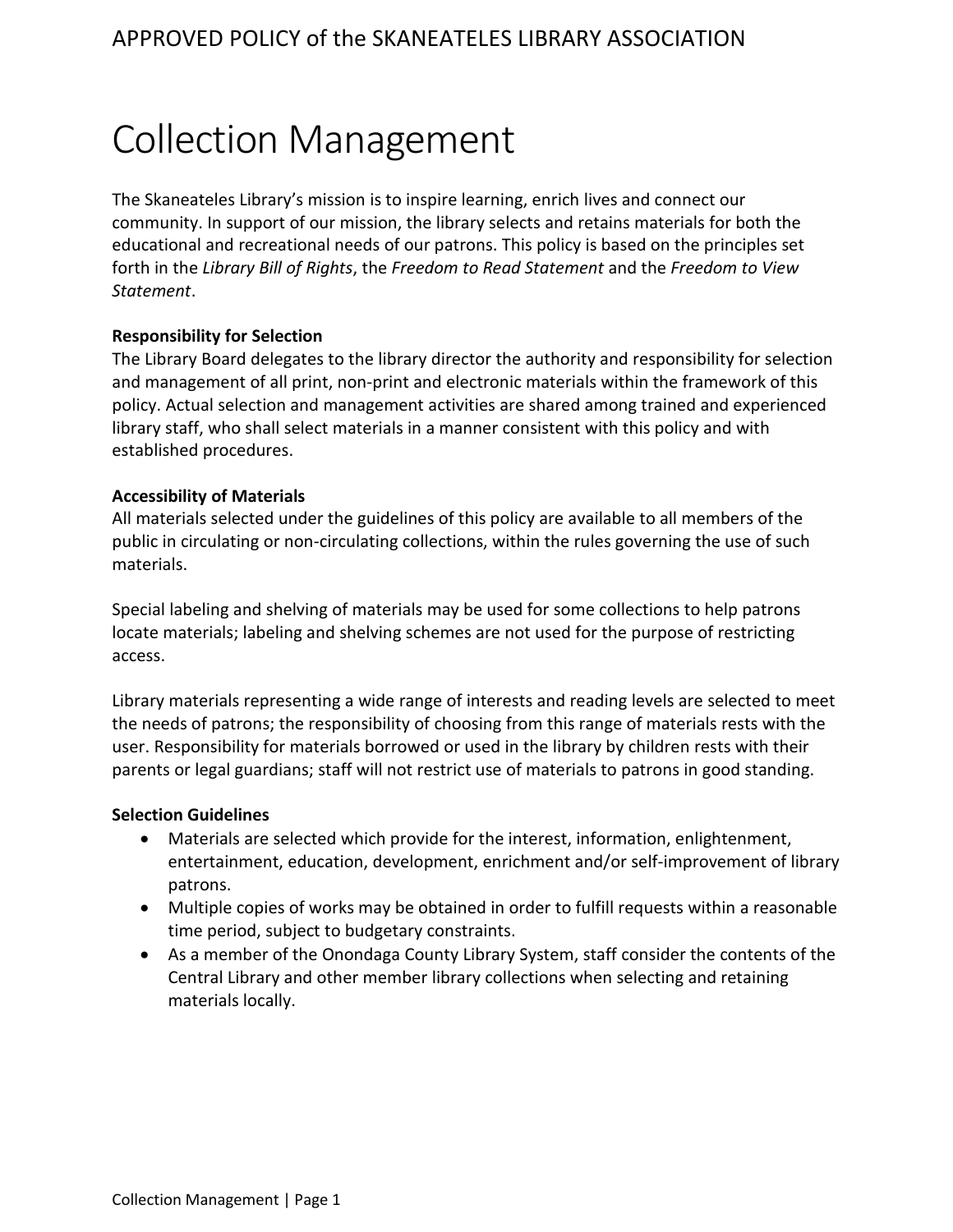# APPROVED POLICY of the SKANEATELES LIBRARY ASSOCIATION

## **Selection Criteria**

Materials are selected in accordance with one or more of the following guidelines:

- Artistic, literary, historic or scientific merit
- Availability of shelf space
- Authority and competence of author, artist, producer, editor or director
- Availability of material
- Awareness of significant new trends in literature, technology and formats
- Clarity and accuracy of information and presentation
- Patron requests or anticipated popular demand
- Favorable reviews in trusted selection aids (see below)
- Format and durability
- Practical usefulness
- Price, in relation to total budget
- Relationship to existing materials in collection
- Relative importance in comparison with other materials available on the subject

#### **Selection Aids**

Library staff use a variety of resources to determine which materials to select and retain for the collection. Among those resources are professional journals (e.g. *Library Journal*, *Booklist* and *Horn Book*), bestseller lists, newspapers, popular magazines and media.

#### **Removal and/or Replacement of Materials**

In order to maintain a vital and useful collection that meets the needs of our community, examination of materials is an ongoing process. An item may be removed when it no longer contributes to the health of the collection. For example, removed items may be:

- Obsolete or outdated
- Worn beyond use
- Damaged
- No longer circulating or used for reference purposes
- One of multiple copies of a formerly popular title

A removed item may be replaced with another copy of the same title or another work on the same subject.

A majority of the books that have been removed from the library are sold in the library's book sale(s). The remaining books are redistributed to non-profit organizations within our region, given to other libraries, recycled, or if the condition warrants, disposed of properly.

#### **Gifts**

Materials and monetary gifts are accepted with the understanding that they will be evaluated with the same criteria used for purchased materials. The library retains the authority to accept or reject gifts and to make all decisions as to their use, housing and final location. Donated